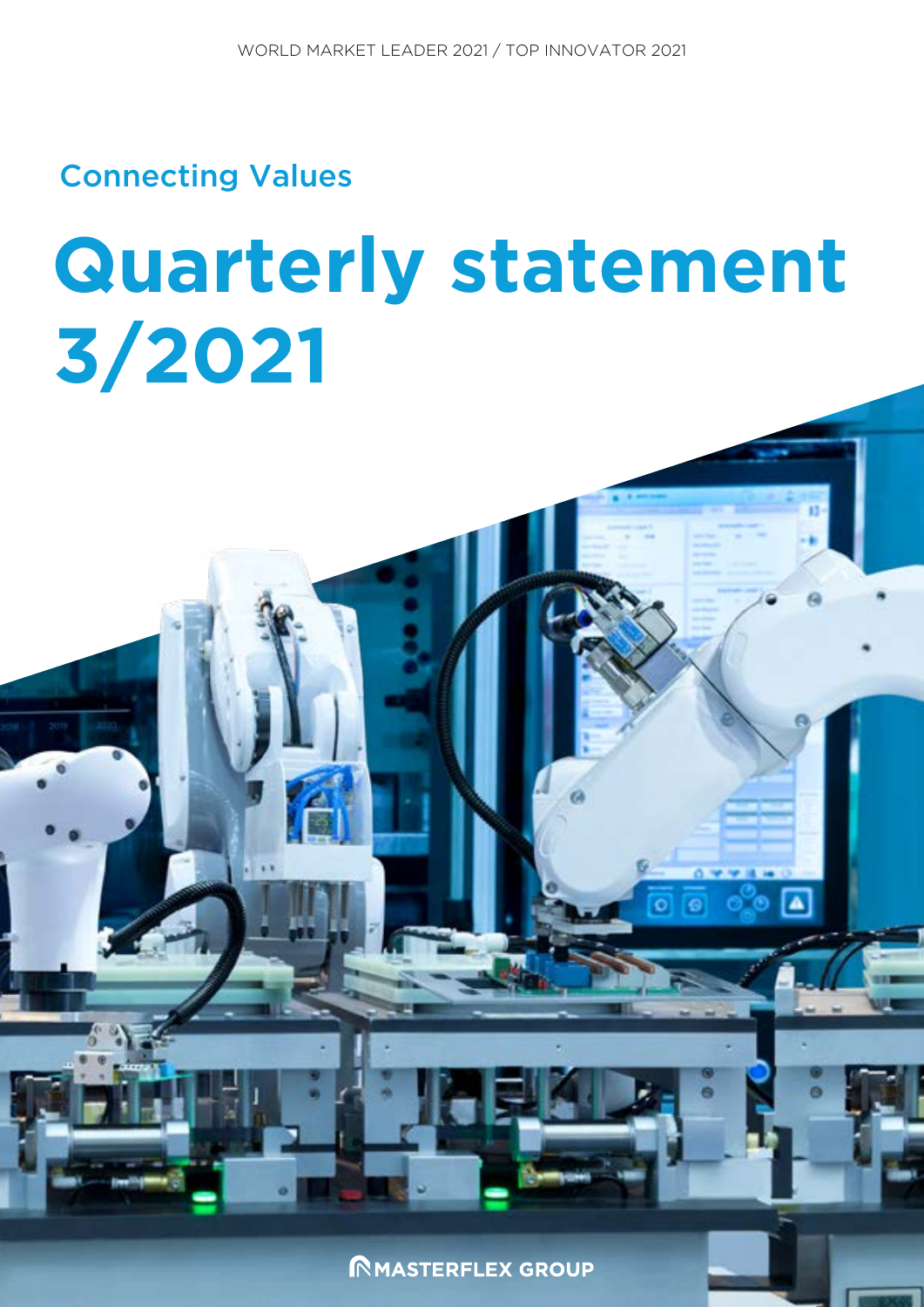## Masterflex at a glance

| in EUR thousand                              | 30.09.21 | 30.09.20 | <b>Change</b> |
|----------------------------------------------|----------|----------|---------------|
| <b>Consolidated revenue</b>                  | 59,577   | 55,778   | 6.8%          |
| <b>EBITDA</b>                                | 9,344    | 6,624    | 41.1%         |
| <b>EBIT (operational)</b>                    | 5,761    | 3,497    | 64.7%         |
|                                              |          |          |               |
| <b>EBIT</b>                                  | 5,670    | 2,770    | 104.7%        |
| <b>EBT</b>                                   | 5,076    | 2,106    | 141.0%        |
| <b>Financial result</b>                      | $-594$   | $-664$   | 10.5%         |
| <b>Consolidated result</b>                   | 3,763    | 1,429    | 163.3%        |
| <b>Consolidated earnings per share (EUR)</b> | 0.39     | 0.15     | 160.0%        |
| <b>EBIT margin (operational)</b>             | 9.7%     | 6.3%     |               |
| Net return on sales                          | 6.3%     | 2.6%     |               |
| <b>Employees (number)</b>                    | 556      | 635      | $-12.4%$      |

| in EUR thousand                  | 30.09.21 | 31.12.20 | <b>Change</b> |
|----------------------------------|----------|----------|---------------|
| <b>Consolidated equity</b>       | 44,958   | 41.285   | 8.9%          |
| <b>Consolidated total assets</b> | 79,196   | 76.354   | 3.7%          |
| Consolidated equity ratio        | 56.8%    | 54.1%    |               |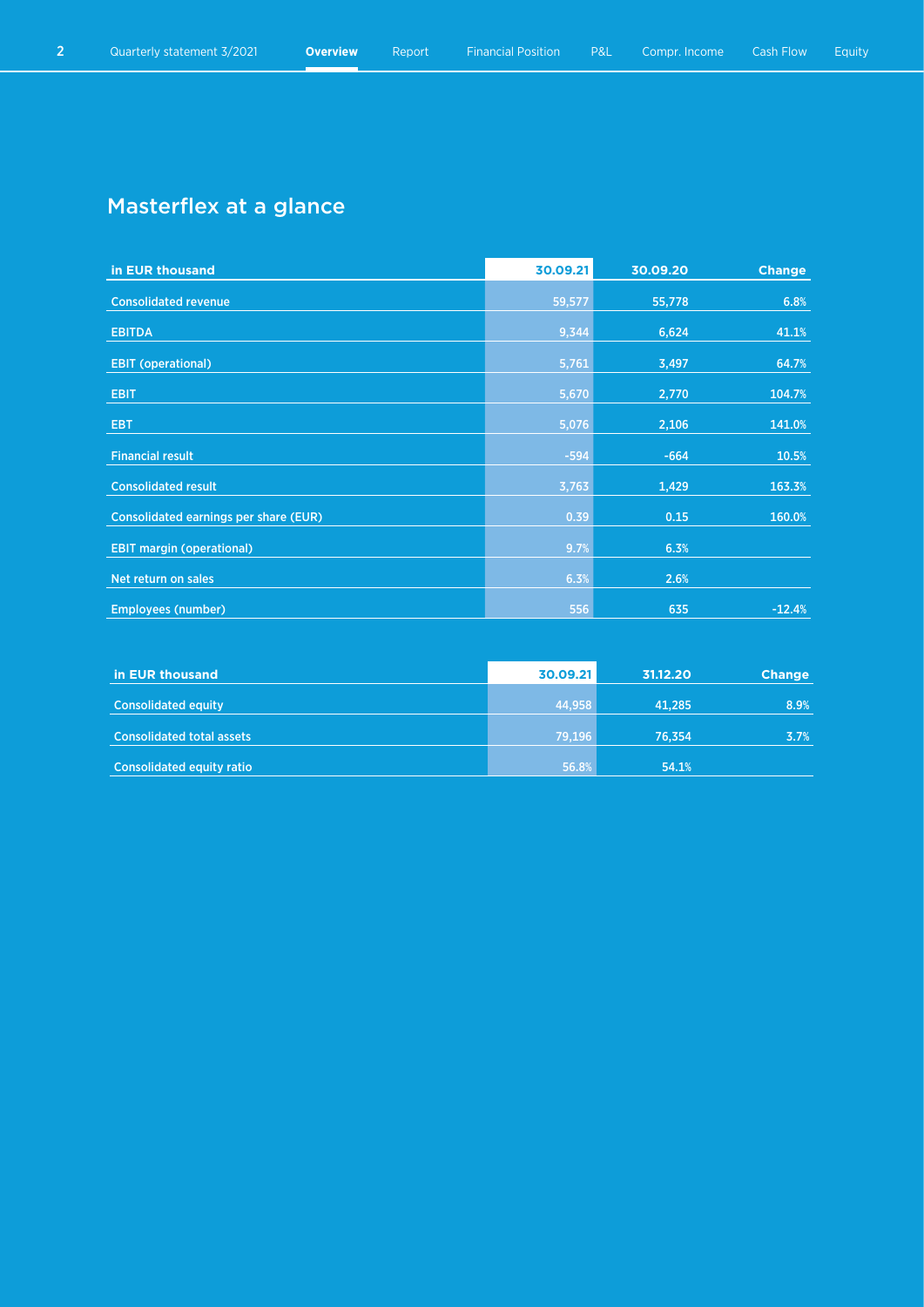# Masterflex SE: Strong third quarter of 2021: Profitability exceeds pre-corona level

- Growth in the 9-month period above plan
- Consolidated revenue 6.8% above previous year's level with EUR 59.6 million after nine months
- Consolidated operational EBIT at EUR 5.8 million or 9.7% of revenue
- More exact and upwardly adjusted forecast for the full year

### Management Board Report

Gelsenkirchen, November 10, 2021 – Nine months into fiscal year 2021, the Masterflex Group is ahead of plan in terms of the growth targets it has set for the year as a whole. Although not all customer industries have recovered from the after-effects of the corona pandemic, overall growth has continued to gain momentum and the Group managed to return to pre-corona sales levels in the third quarter. At the same time, the successful implementation of the Back to Double Digit program (B2DD) is reflected in higher profitability.

In the first nine months of the current fiscal year, the Masterflex Group generated revenue of EUR 59.6 million, compared to EUR 55.8 million in the same period of the previous year. This equates to a 6.8% increase in revenue compared to the same period last year. Masterflex is therefore still comfortably above its target of a 2% to 5% increase in revenue for the year as a whole, although not all end industries that the Masterflex Group supplies to have returned to their precorona crisis level.

Business in the area of medical technology continued to be characterized by the fact that, on the one hand, the special economic situation resulting from COVID-19-relevant equipment has leveled off and, on the other hand, there was a lack of growth impetus in the actual core business of medical technology. Postponements of surgical procedures are still the order of the day, which means that the pre-pandemic level has not yet been reached again for surgeries. In particular, investments and work on new projects and the start of series production of products already developed are still being postponed by a few customers. In line with the long-term orientation of the Masterflex Group, the product portfolio of medical technology hose solutions was consistently further expanded in the first three quarters of 2021. At the same time, production capacities were expanded in line with planning in order to be prepared for the expected growth and catch-up phase.

The traditional industrial hose business, on the other hand, continued to show strong momentum as in previous quarters. Catch-up effects as a result of the restrained demand in fiscal year 2020 as well as the conversion to more sustainable production processes had a positive impact on revenue development here. In this area, the Masterflex Group benefited in particular from the high level of material expertise and hose diversity in its portfolio.

Activities in the aviation industry continued to progress at a low level. All other companies reported higher sales and earnings year-on-year. Positive growth impetus also came from Asia. However, the increasing shortage of raw materials slightly slowed the growth momentum in the various sectors.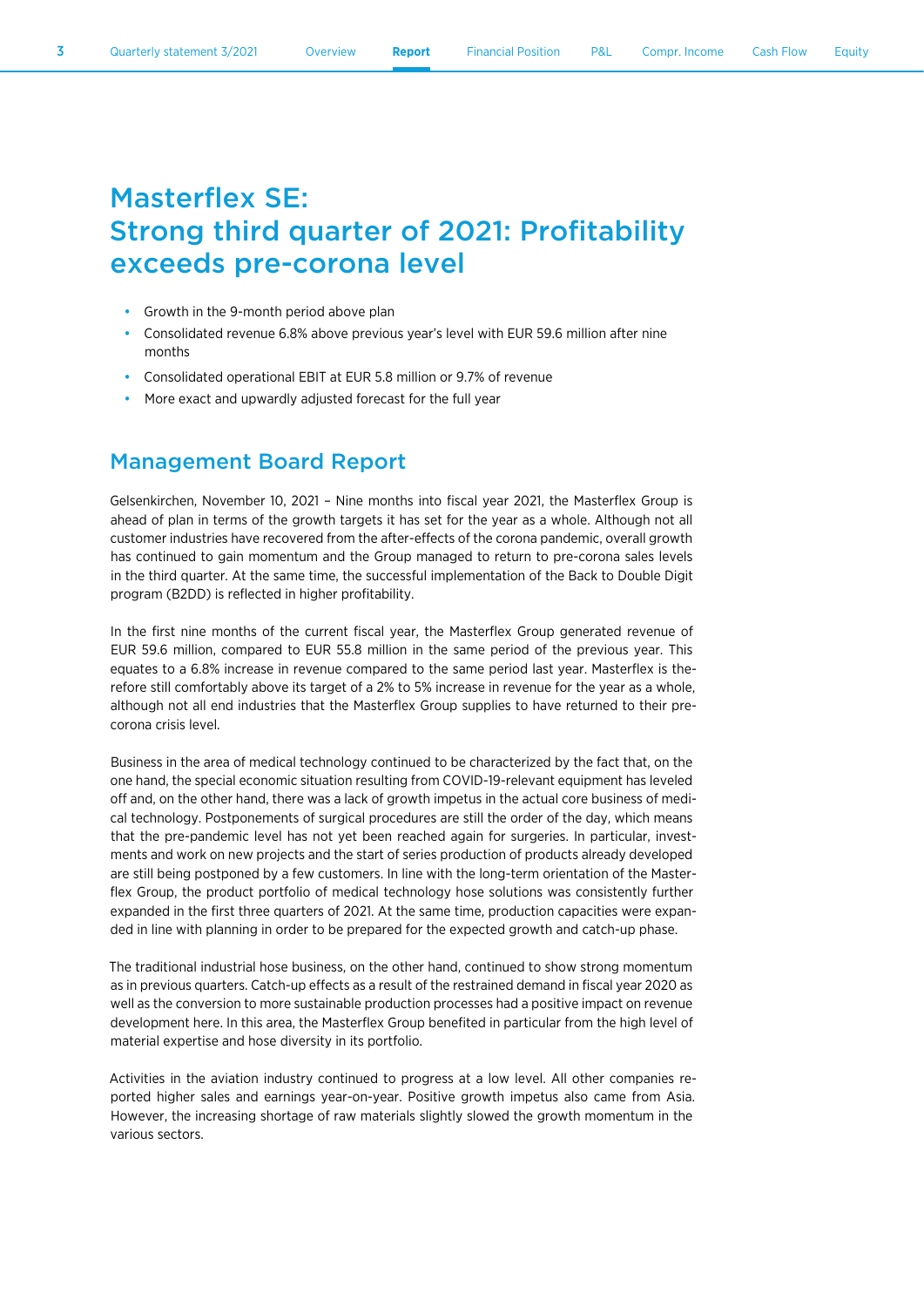The tense supply situation on the raw materials side and the resulting price increases are also reflected in the earnings situation of the Masterflex Group. The cost of materials ratio (in relation to total output) increased to 32.2% in the nine-month period, compared to 31.4% in the same period of the previous year. Despite these effects, operating EBIT amounted to EUR 5.8 million in the first nine months of the current fiscal year (9M/2020: EUR 3.5 million). The Masterflex Group has thus exceeded the earnings level before corona in the comparable period of 2019 (9M/2019: EUR 5.3 million) despite a lower revenue base, which is also reflected in a higher operating EBIT margin of 9.7%. The EBIT margin increased significantly (9M/2019: 8.4%; 9M/2020: 6.3%; 9M/2021: 9.7%).

Consolidated EBITDA reached EUR 9.3 million in the nine-month period (9M/2020: EUR 6.6 million) and consolidated net income EUR 3.8 million (9M/2020: EUR 1.4 million).

Dr. Andreas Bastin, CEO of the Masterflex Group: "We are very satisfied with our development in the first nine months. Despite all the challenges arising from the aftermath of the corona pandemic, the tense supply chains and the related rise in raw material prices, our growth has stabilized and our profitability is developing in the right direction. We are more convinced than ever that, starting from a good fiscal year 2021, we will achieve the medium-term targets we have communicated. We have solid order intake and the fact that not all customer industries by any means have found their way back to growth leaves even further room for improvement."

### Earnings Position

#### Earnings affected by increase in raw material prices

Despite rising raw material prices and the related higher stockpiling of critical materials, operating EBIT increased in both nominal and relative terms. Operating EBIT increased by 64.7% to EUR 5.8 million in the 9-month period (9M/2020: EUR 3.5 million). This equates to an operating EBIT margin of 9.7% (9M/2020: 6.3%).

The increases in cost of materials (cost of materials ratio 9M/2021: 32.2%; 9M/2020: 31.4%) were partly offset by savings in the area of personnel costs. The reduction in personnel costs is attributable to the consistent implementation of the B2DD program. As a result, personnel costs declined by EUR 0.4 million compared to the same period of the previous year and amounted to EUR 22.6 million as of the quarterly reporting date. This represents a personnel cost ratio (in relation to total operating performance) of 37.4% (9M/2020: 41.6%). The efficiency enhancement programs in particular had a positive impact here, unfolding their full effect as sales revenues increased.

The moderate increase in other operating expenses is attributable to the rise in freight, energy and travel costs, which increased in line with the increase in revenue as the demand brake was released.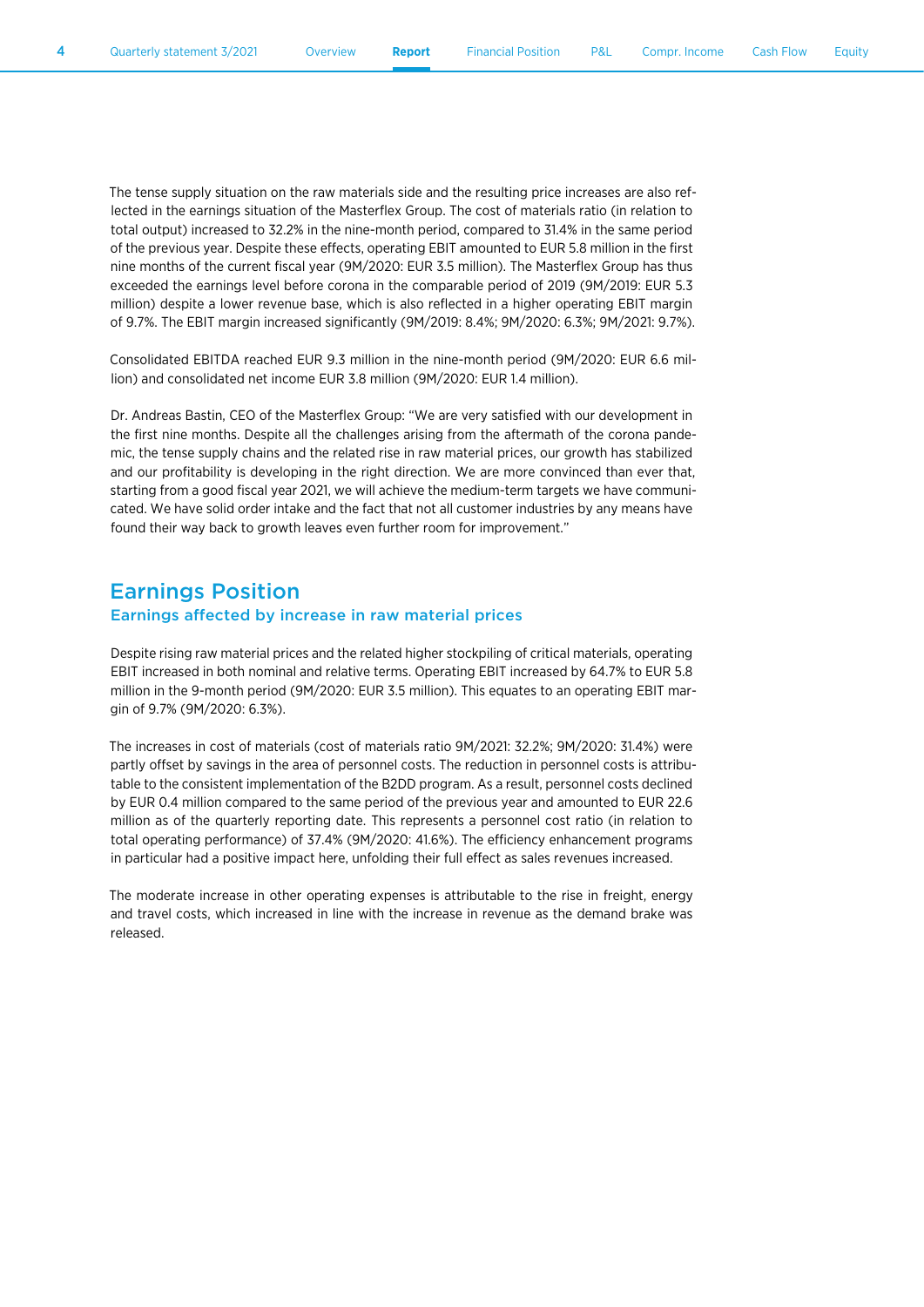#### Net Assets and Financial Position Increased working capital to secure the order situation

EUR 17.2 million in the nine-month period.

#### The growing shortage of raw materials led to a strategic increase in raw materials and supplies in the 9-month period. The positive order situation was also reflected in an increase in work in progress as of the quarterly reporting date. In total, inventories increased by EUR 1.6 million to

Trade accounts receivable also increased as of the quarterly reporting date (9M/2021: EUR 9.4 million; 12M/2020: EUR 5.6 million), which is attributable to the structural recovery in demand dynamics. As a result, the change in working capital led to an increase in the balance sheet to EUR 79.2 million (12M/2020: EUR 76.4 million).

Consolidated equity amounted to EUR 45.0 million as of September 30, 2021, compared to EUR 41.3 million as of December 31, 2020. Despite a simultaneous increase in total assets, the Masterflex Group's equity ratio increased from 54.1% as of December 31, 2020, to 56.8% as of September 30, 2021. The Masterflex Group's net debt improved by EUR 0.9 million to EUR 17.3 million as of September 30, 2021 (12M/2020: EUR 18.2 million).

Cash and cash equivalents decreased by EUR 1.1 million to EUR 8.1 million in the reporting period. Cash flow from operating activities in the first nine months of the fiscal year was dominated by the increase in inventories and the build-up of trade accounts receivable as of the reporting date (9M/2021: EUR 2.9 million, 9M/2020: EUR 7.8 million). Cash flow from investing activities amounted to EUR 2.3 million (9M/2020: EUR 1.4 million), still below the level of the pre-corona year 2019. Overall, investing activities were reduced to the necessary level during the COVID-19 pandemic. Cash flow from financing activities in the 9-month period reflected the repayment agreements under the current syndicated loan agreement, the dividend paid, and interest expense.

### Immediate Effects of the Corona Crisis Industry diversification stabilizes the business model

Coping with the COVID-19 pandemic has become the new reality. Demand restraint has been released in a number of industries. Other industries, such as some areas of medical technology, are undergoing structural changes to reconcile COVID-related challenges with pre-corona medical routines.

At the Masterflex Group, activities related to the aviation industry have been particularly affected (revenue losses of EUR 0.6 million compared to the previous year).

Further packages of measures are available to strengthen profitability in the event that the pandemic should lead to a strongly fluctuating global economy.

No impairment on intangible assets was necessary. The Masterflex Group has not drawn on any government corona aid loans. On the contrary, debt has actually been reduced. There are also no plans to make use of governmental aid loans in the future.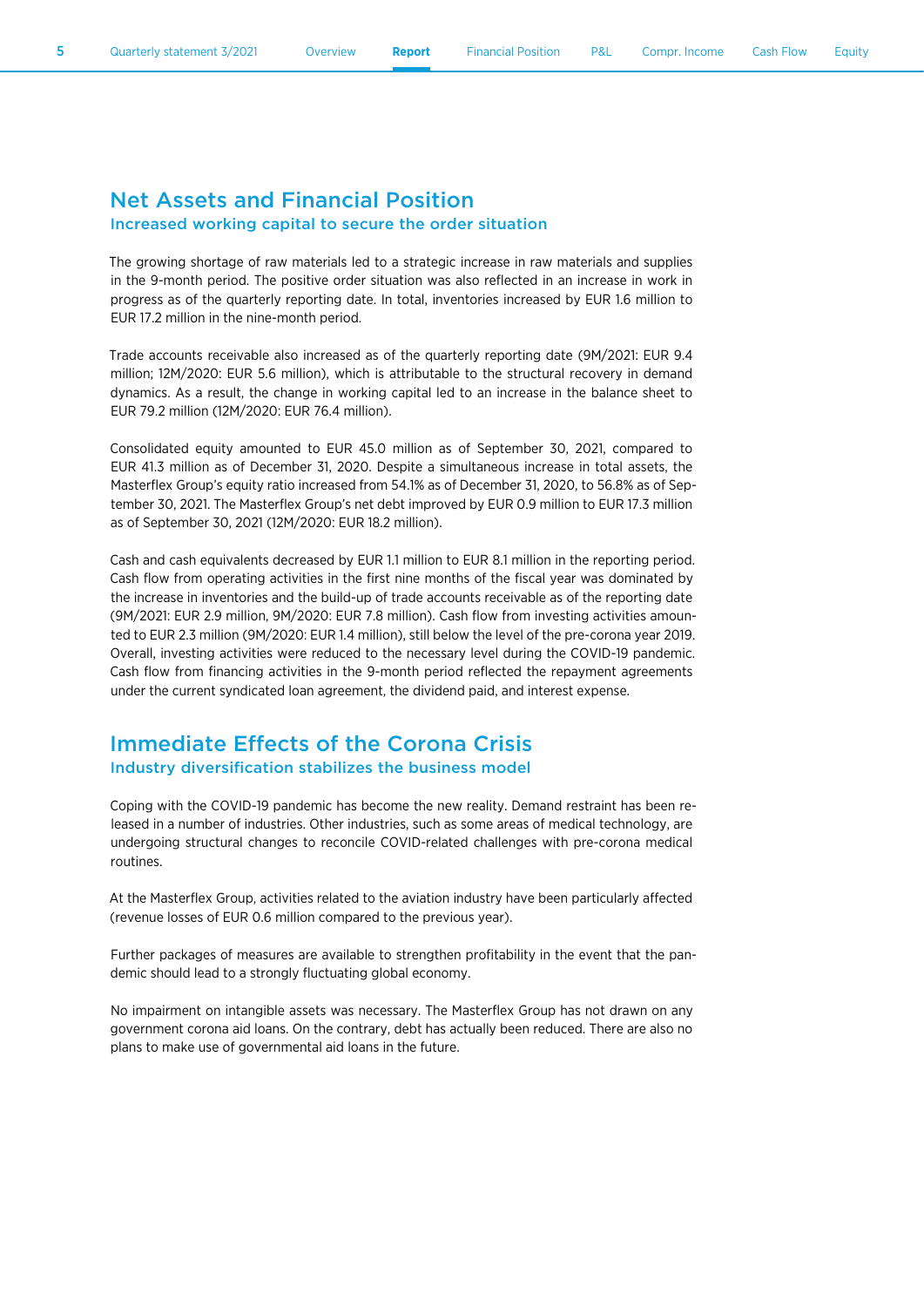#### Forecast

#### Outlook for 2021: Earnings power exceeds level prior to corona

At the end of the third quarter, the Masterflex Group's revenue forecast for the year, which was based on an increase in revenue of 2% to 5%, is above the upper end of the target range. Based on a solid order situation, it is foreseeable that the Masterflex Group will perform better than originally planned in terms of revenue for the full year, which allows the annual targets to be specified and increased. For this reason, the Management Board expects revenue within a range of EUR 76 million to EUR 78 million for the full year 2021. This equates to year-on-year revenue growth of 5% to 8%.

Operating EBIT for the full year 2021 is expected to be significantly above the level of fiscal year 2020 (EUR 3.2 million) and above the level of fiscal year 2019 (EUR 5.1 million) – in line with the business development in the first nine months of the current fiscal year – which underscores the successful implementation of the B2DD program given the lower revenue base compared to 2019. Therefore, management continues to see the Masterflex Group full on track to achieve a doubledigit EBIT margin again from 2022 on, as previously communicated.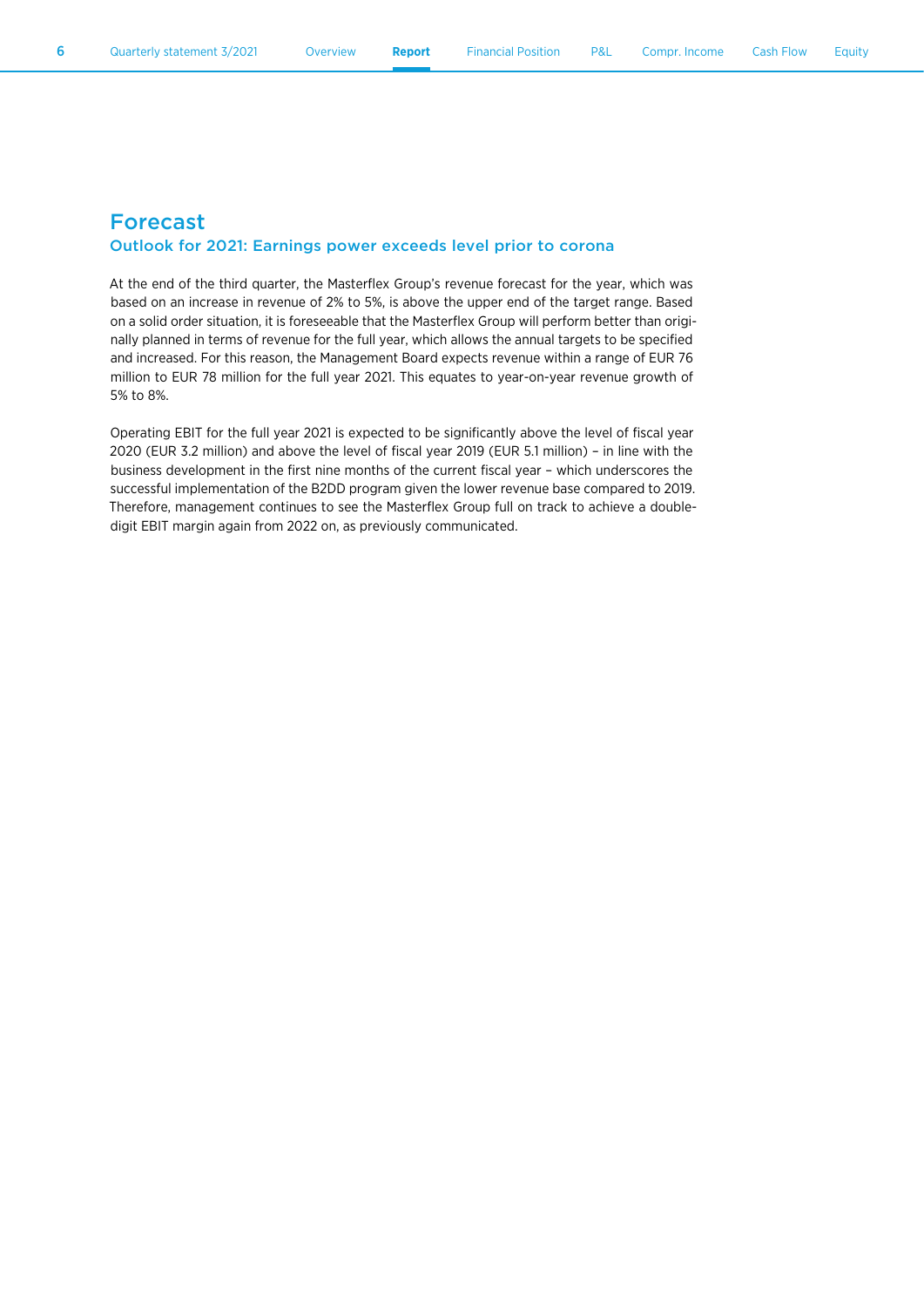### Consolidated Statement of Financial Position

| <b>Assets in EUR thousand</b>                   | 30.09.2021* | 31.12.2020 |
|-------------------------------------------------|-------------|------------|
| <b>Non-current assets</b>                       |             |            |
| Intangible assets                               | 13,157      | 13,242     |
| Licenses, industrial property rights            | 1,817       | 2,087      |
| Development costs                               | 1,757       | 1,635      |
| Goodwill                                        | 9,187       | 9,187      |
| Advance payments                                | 396         | 333        |
| Property, plant and equipment                   | 30,217      | 31,434     |
| Land and buildings                              | 16,255      | 17,300     |
| Technical equipment and machinery               | 10,320      | 11,095     |
| Other equipment, operating and office equipment | 2,531       | 2,742      |
| Advance payments and assets under construction  | 1,111       | 297        |
| <b>Financial assets</b>                         | 95          | 64         |
| Investment securities                           | 95          | 64         |
| Other assets                                    | 19          | 21         |
| <b>Deferred taxes</b>                           | 84          | 213        |
|                                                 | 43,572      | 44,974     |
| <b>Current assets</b>                           |             |            |
| Inventories                                     | 17,164      | 15,518     |
| Raw materials, consumables and supplies         | 8,462       | 7,723      |
| Unfinished goods and services                   | 1,307       | 715        |
| Finished products and goods                     | 7,393       | 7,075      |
| Advance payments                                | 2           | 5          |
| Receivables and other assets                    | 10,315      | 6,228      |
| Trade receivables                               | 9,420       | 5,558      |
| Other assets                                    | 895         | 670        |
| Income tax assets                               | 43          | 417        |
| Cash and bank balances                          | 8,102       | 9,217      |
|                                                 | 35,624      | 31,380     |
|                                                 |             |            |
| <b>Total assets</b>                             | 79,196      | 76,354     |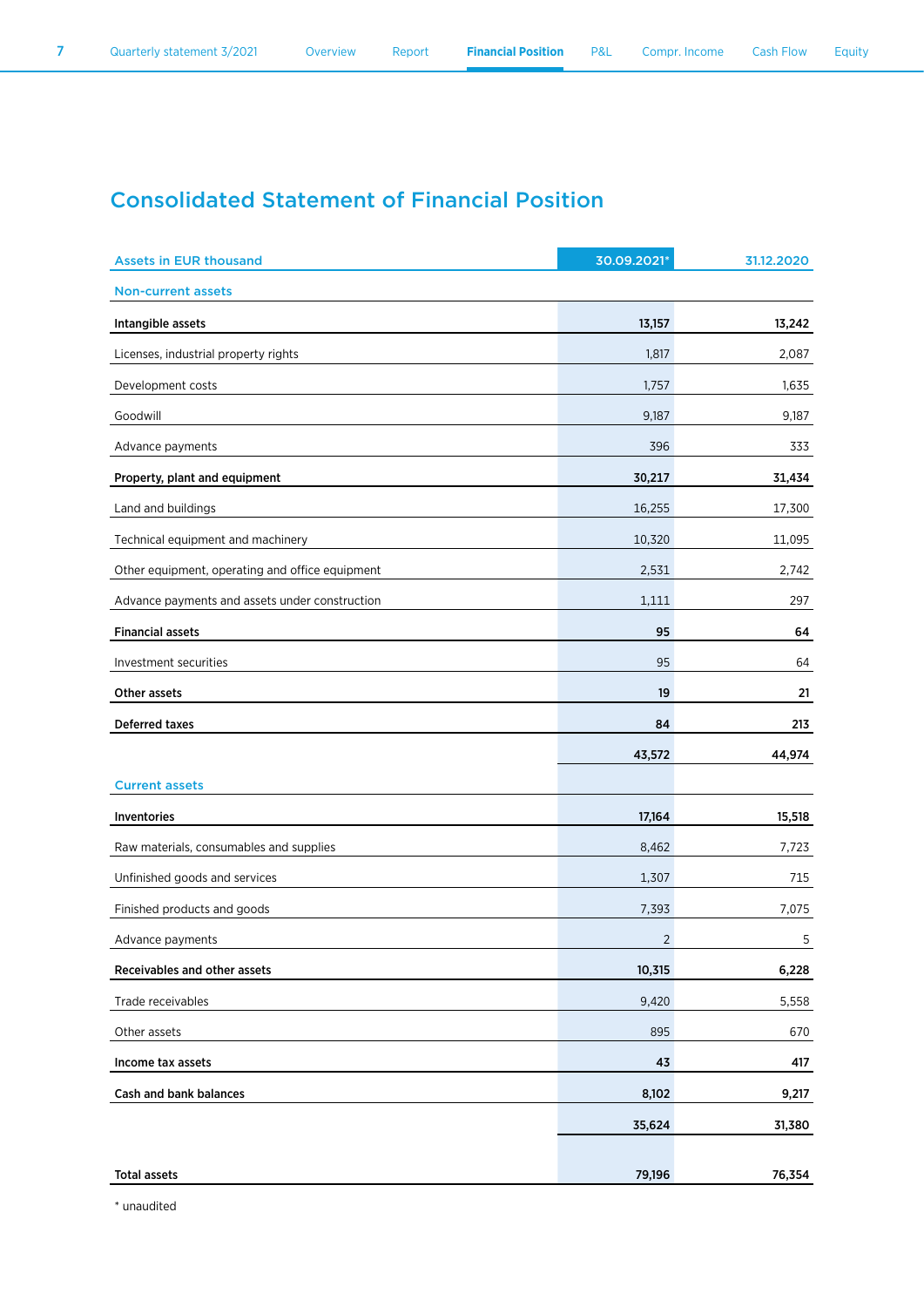### Consolidated Statement of Financial Position

| <b>Equity and liabilities in EUR thousand</b>             | 30.09.2021* | 31.12.2020 |
|-----------------------------------------------------------|-------------|------------|
| <b>Equity</b>                                             |             |            |
| Consolidated equity                                       | 44,618      | 40,982     |
| Issued capital                                            | 9,618       | 9,618      |
| Capital reserve                                           | 31,306      | 31,306     |
| Retained earnings                                         | 5,135       | 2,142      |
| Reserve for the market valuation of financial instruments | $-612$      | -643       |
| Hedging instruments                                       | $-55$       | $-224$     |
| Currency differences                                      | $-774$      | $-1,217$   |
| Non-controlling interests                                 | 340         | 303        |
| <b>Total equity</b>                                       | 44,958      | 41,285     |
|                                                           |             |            |
| <b>Non-current liabilities</b>                            |             |            |
| Provisions                                                | 165         | 165        |
| <b>Financial liabilities</b>                              | 23,585      | 24,922     |
| <b>Other liabilities</b>                                  | 871         | 1,172      |
| <b>Deferred taxes</b>                                     | 951         | 696        |
|                                                           | 25,572      | 26,955     |
| <b>Current liabilities</b>                                |             |            |
| Provisions                                                | 200         | 325        |
| <b>Financial liabilities</b>                              | 1,777       | 2,447      |
| Income tax liabilities                                    | 299         | 149        |
| <b>Other liabilities</b>                                  | 6,390       | 5,193      |
| Trade payables                                            | 2,095       | 1,647      |
| Other liabilities                                         | 4,295       | 3,546      |
|                                                           | 8,666       | 8,114      |
|                                                           |             |            |
| <b>Total equity and liabilities</b>                       | 79,196      | 76,354     |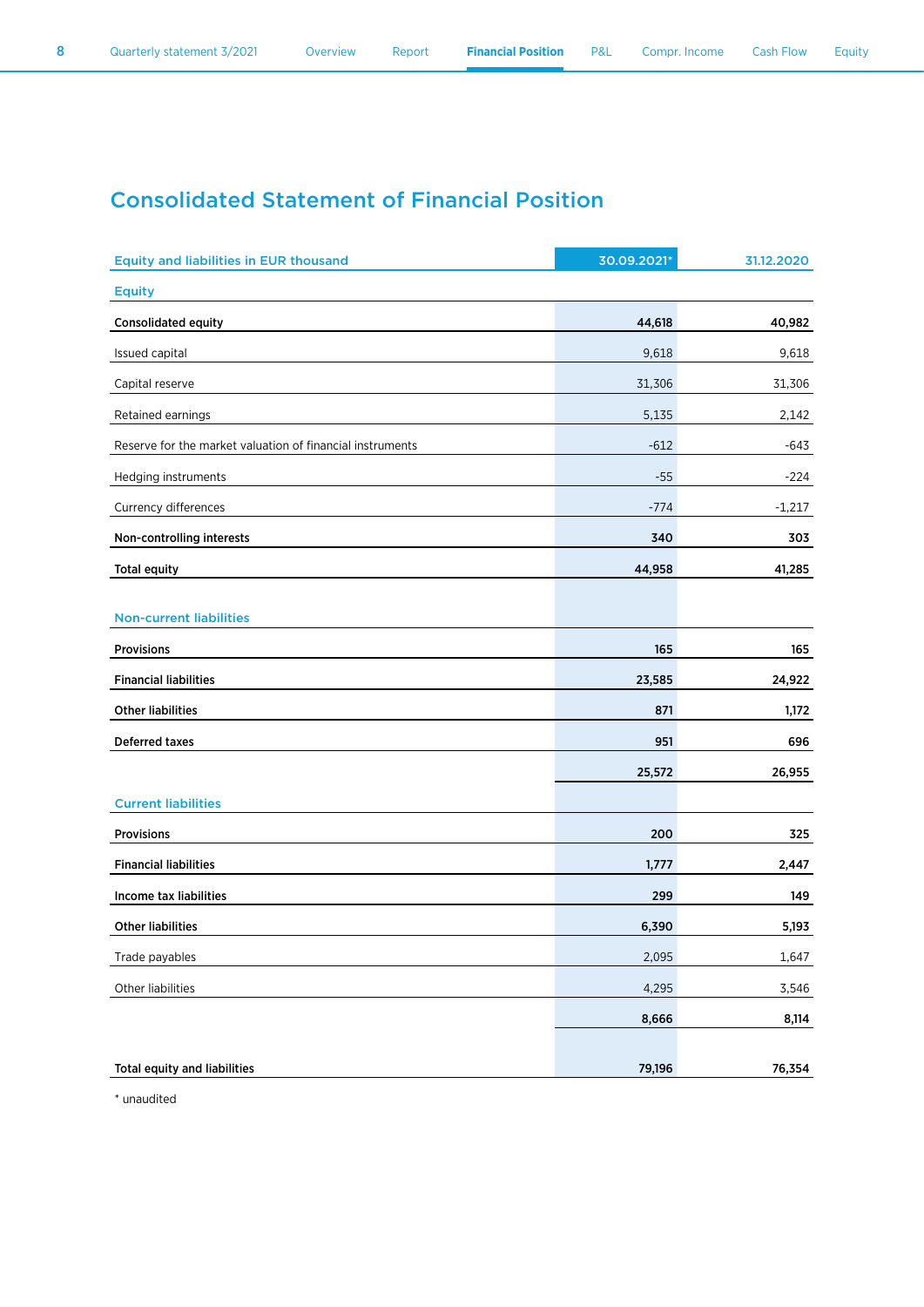### Consolidated Statement of Income (9M)

|     |                                                                      | 01.01.-30.09.21*    | 01.01.-30.09.20*    |
|-----|----------------------------------------------------------------------|---------------------|---------------------|
|     |                                                                      | <b>EUR thousand</b> | <b>EUR thousand</b> |
|     |                                                                      |                     |                     |
| 1.  | Sales revenue                                                        | 59,577              | 55,778              |
| 2.  | Increase or decrease in inventories of finished and unfinished goods | 760                 | $-419$              |
| 3.  | Other own work capitalized                                           | 43                  | 66                  |
| 4.  | Other income                                                         | 393                 | 798                 |
|     | <b>Operating performance</b>                                         | 60,773              | 56,223              |
|     |                                                                      |                     |                     |
| 5.  | Cost of materials                                                    | $-19,445$           | $-17,376$           |
| 6.  | Personnel expenses                                                   | $-22,584$           | $-23,033$           |
| 7.  | Depreciation and amortization                                        | $-3,583$            | $-3,854$            |
| 8.  | Other expenses                                                       | $-9,491$            | $-9,190$            |
| 9.  | Financial result                                                     |                     |                     |
|     | Financing expenses                                                   | $-598$              | $-670$              |
|     | Other financial result                                               | $\overline{4}$      | 6                   |
| 10. | Earnings before taxes                                                | 5,076               | 2,106               |
| 11. | Income taxes                                                         | $-1,276$            | $-659$              |
| 12. | <b>Consolidated result</b>                                           | 3,800               | 1,447               |
|     |                                                                      |                     |                     |
|     | thereof: non-controlling interests                                   | 37                  | 18                  |
|     | thereof: share of shareholders of Masterflex SE                      | 3,763               | 1,429               |
|     |                                                                      |                     |                     |
|     | Earnings per share (undiluted and diluted)                           | 0.39                | 0.15                |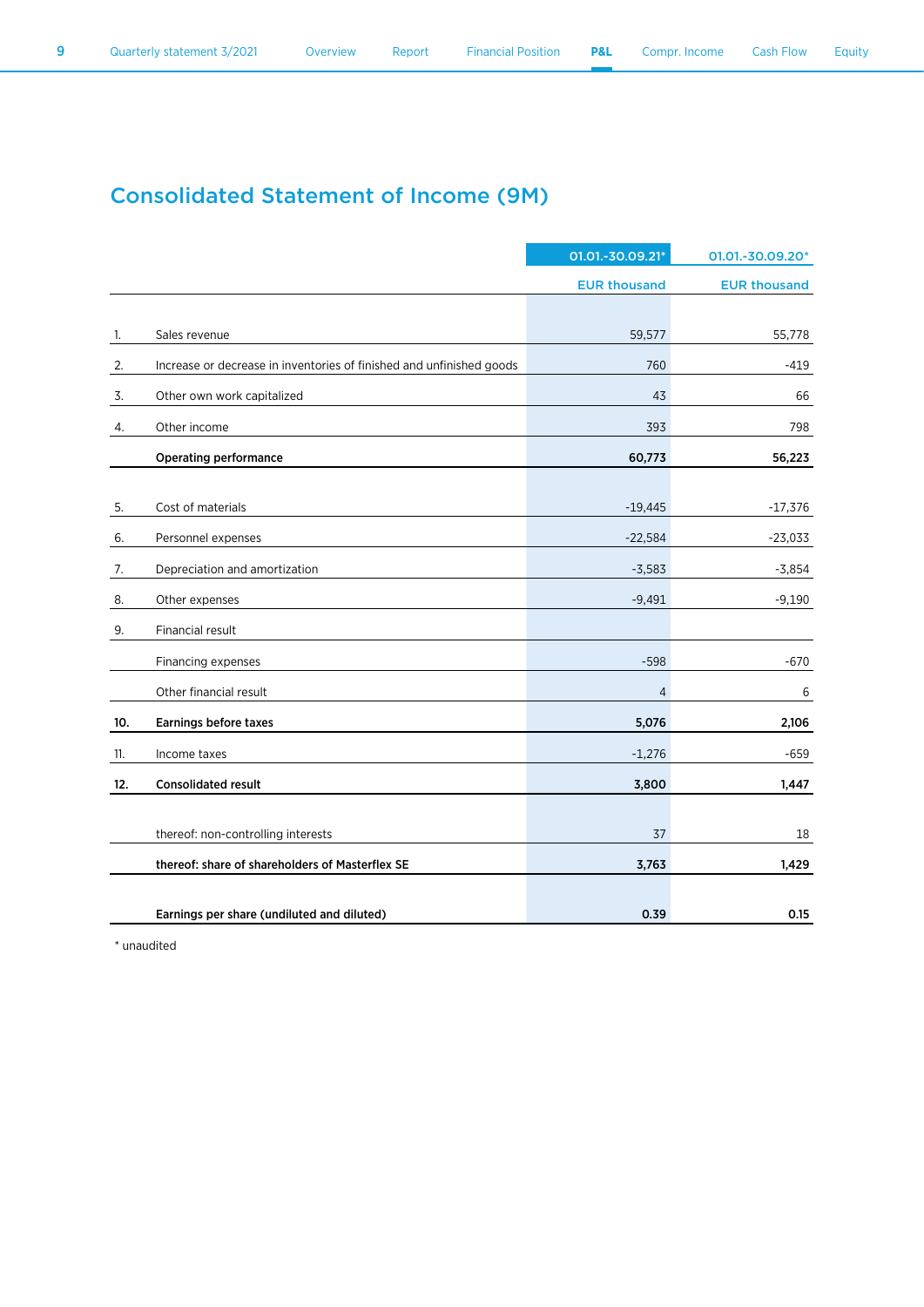### Consolidated Statement of Income (Q3)

|     |                                                                      | 01.07.-30.09.21*    | 01.07.-30.09.20*    |
|-----|----------------------------------------------------------------------|---------------------|---------------------|
|     |                                                                      | <b>EUR thousand</b> | <b>EUR thousand</b> |
|     |                                                                      |                     |                     |
| 1.  | Sales revenue                                                        | 20,706              | 18,400              |
| 2.  | Increase or decrease in inventories of finished and unfinished goods | 301                 | -363                |
| 3.  | Other own work capitalized                                           | -9                  | 15                  |
| 4.  | Other income                                                         | 96                  | 246                 |
|     | <b>Operating performance</b>                                         | 21,094              | 18,298              |
|     |                                                                      |                     |                     |
| 5.  | Cost of materials                                                    | $-6,910$            | $-5,857$            |
| 6.  | Personnel expenses                                                   | $-7,716$            | $-7,587$            |
| 7.  | Depreciation and amortization                                        | $-1,193$            | $-1,438$            |
| 8.  | Other expenses                                                       | $-3,285$            | $-2,895$            |
| 9.  | Financial result                                                     |                     |                     |
|     | Financing expenses                                                   | $-173$              | $-235$              |
|     | Other financial result                                               | $\mathbf{1}$        | 2                   |
| 10. | Earnings before taxes                                                | 1,818               | 288                 |
| 11. | Income taxes                                                         | $-490$              | $-132$              |
| 12. | <b>Consolidated result</b>                                           | 1,328               | 156                 |
|     |                                                                      |                     |                     |
|     | thereof: non-controlling interests                                   | 3                   | 19                  |
|     | thereof: share of shareholders of Masterflex SE                      | 1,325               | 137                 |
|     |                                                                      |                     |                     |
|     | Earnings per share (undiluted and diluted)                           | 0.14                | 0.02                |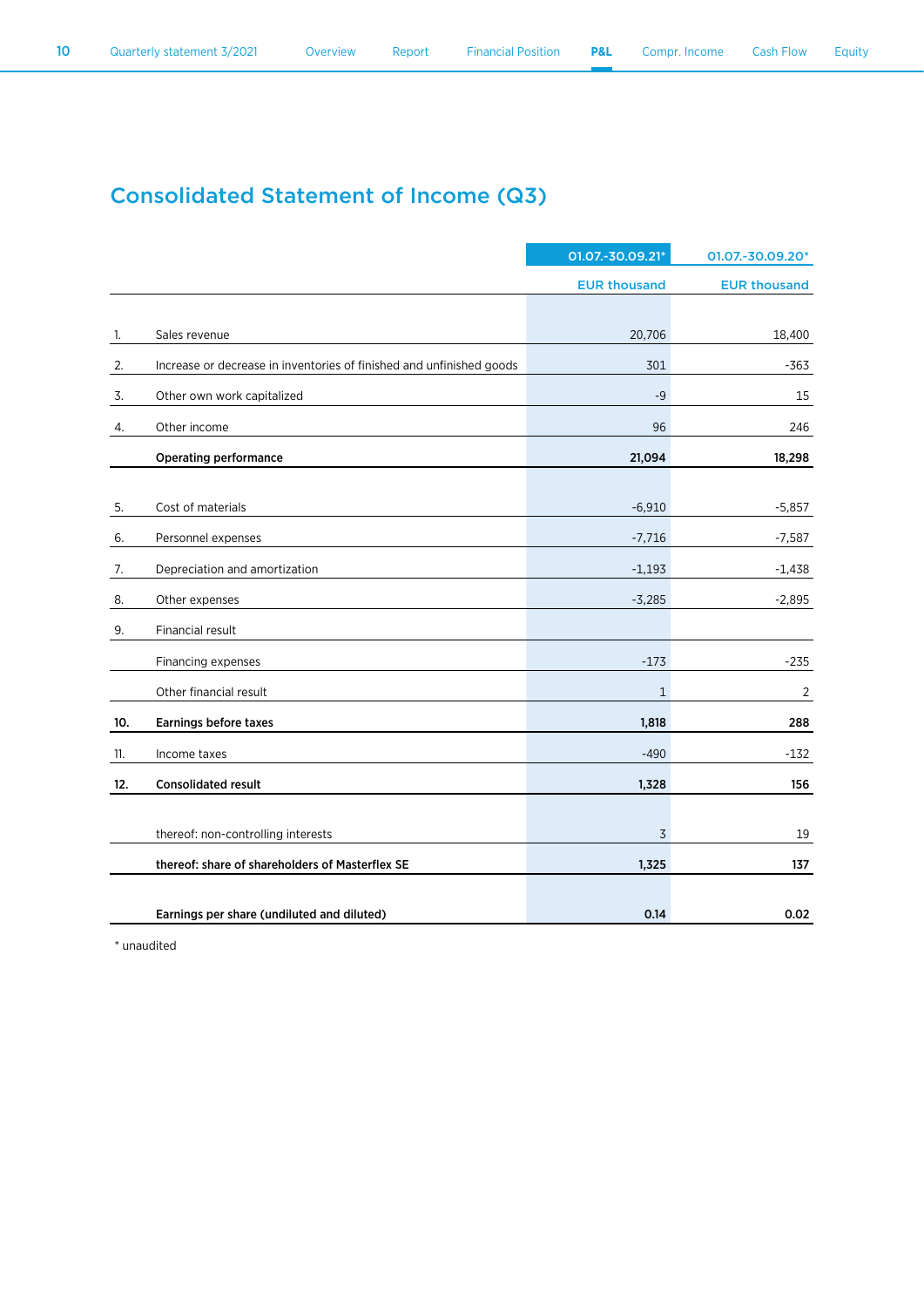### Consolidated Statement of Comprehensive Income (9M)

|    |                                                                                             | 01.01.-30.09.21*    | 01.01.-30.09.20*    |
|----|---------------------------------------------------------------------------------------------|---------------------|---------------------|
|    |                                                                                             | <b>EUR thousand</b> | <b>EUR thousand</b> |
|    | <b>Consolidated result</b>                                                                  | 3,800               | 1,447               |
|    |                                                                                             |                     |                     |
|    | Other income                                                                                |                     |                     |
|    | Items that are subsequently reclassified to profit or<br>loss if certain conditions are met |                     |                     |
| 1. | Currency gains/losses from the translation of foreign financial statements                  | 475                 | $-873$              |
| 2. | Changes in the fair value of financial instruments                                          | 31                  | 13                  |
| 3. | Hedging transactions                                                                        | 169                 | 12                  |
| 4. | Income taxes                                                                                | $-32$               | 23                  |
| 5. | Other income after taxes                                                                    | 643                 | -825                |
| 6. | Comprehensive income                                                                        | 4,443               | 622                 |
|    |                                                                                             |                     |                     |
|    | Comprehensive income:                                                                       | 4,443               | 622                 |
|    | thereof: non-controlling interests                                                          | 37                  | 18                  |
|    | thereof: share of shareholders of Masterflex SE                                             | 4,406               | 604                 |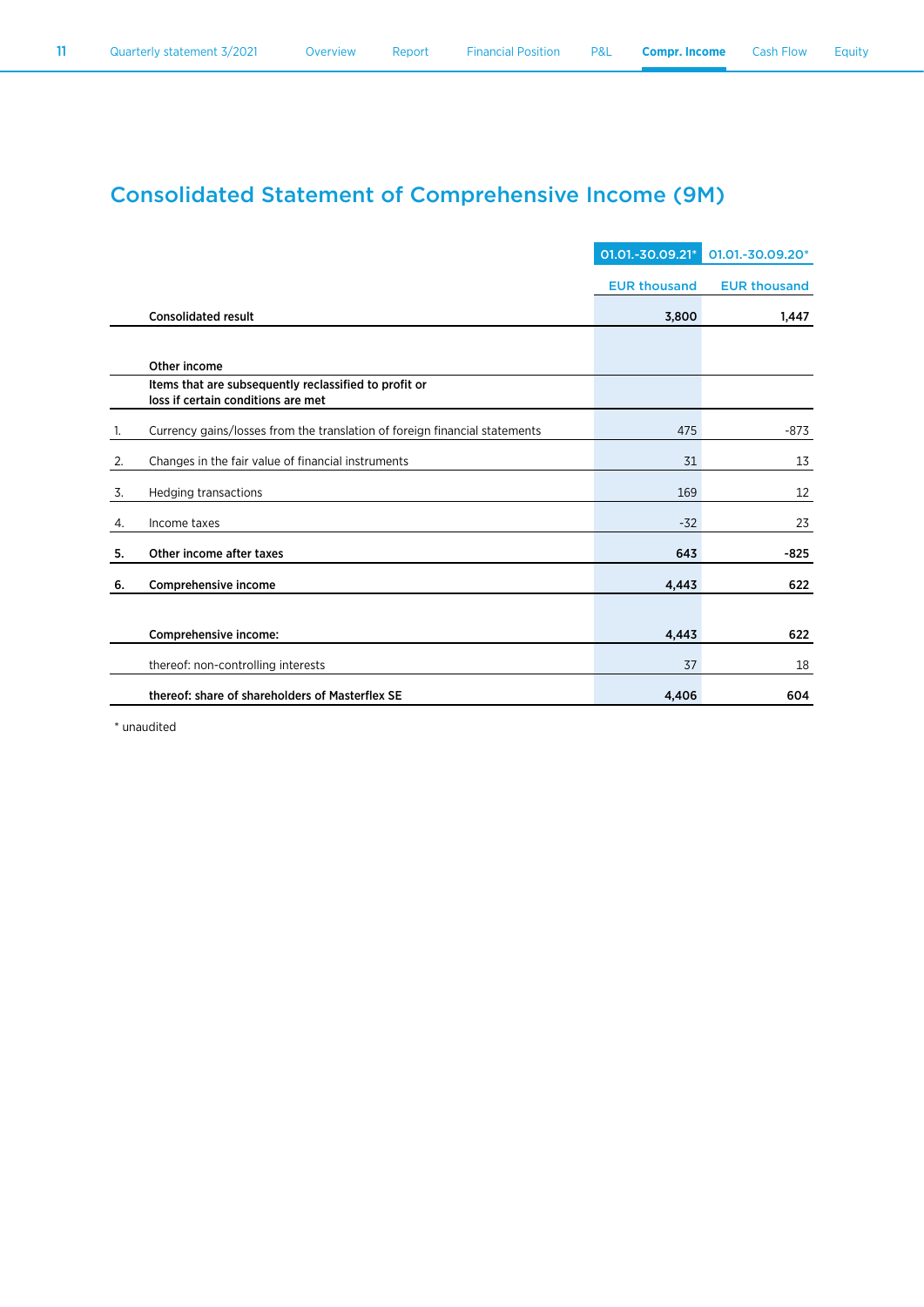### Consolidated Statement of Comprehensive Income (Q3)

|    |                                                                                             | 01.07.-30.09.21*    | 01.07.-30.09.20*    |
|----|---------------------------------------------------------------------------------------------|---------------------|---------------------|
|    |                                                                                             | <b>EUR thousand</b> | <b>EUR thousand</b> |
|    | <b>Consolidated result</b>                                                                  | 1,328               | 156                 |
|    |                                                                                             |                     |                     |
|    | Other income                                                                                |                     |                     |
|    | Items that are subsequently reclassified to profit or<br>loss if certain conditions are met |                     |                     |
| 1. | Currency gains/losses from the translation of foreign financial statements                  | 108                 | $-469$              |
| 2. | Changes in the fair value of financial instruments                                          | 4                   | 2                   |
| 3. | <b>Hedging transactions</b>                                                                 | 74                  | 15                  |
| 4. | Income taxes                                                                                | $-4$                | -8                  |
| 5. | Other income after taxes                                                                    | 182                 | -460                |
| 6. | Comprehensive income                                                                        | 1,510               | -304                |
|    |                                                                                             |                     |                     |
|    | Comprehensive income:                                                                       | 1,510               | $-304$              |
|    | thereof: non-controlling interests                                                          | 3                   | 19                  |
|    | thereof: share of shareholders of Masterflex SE                                             | 1,507               | $-323$              |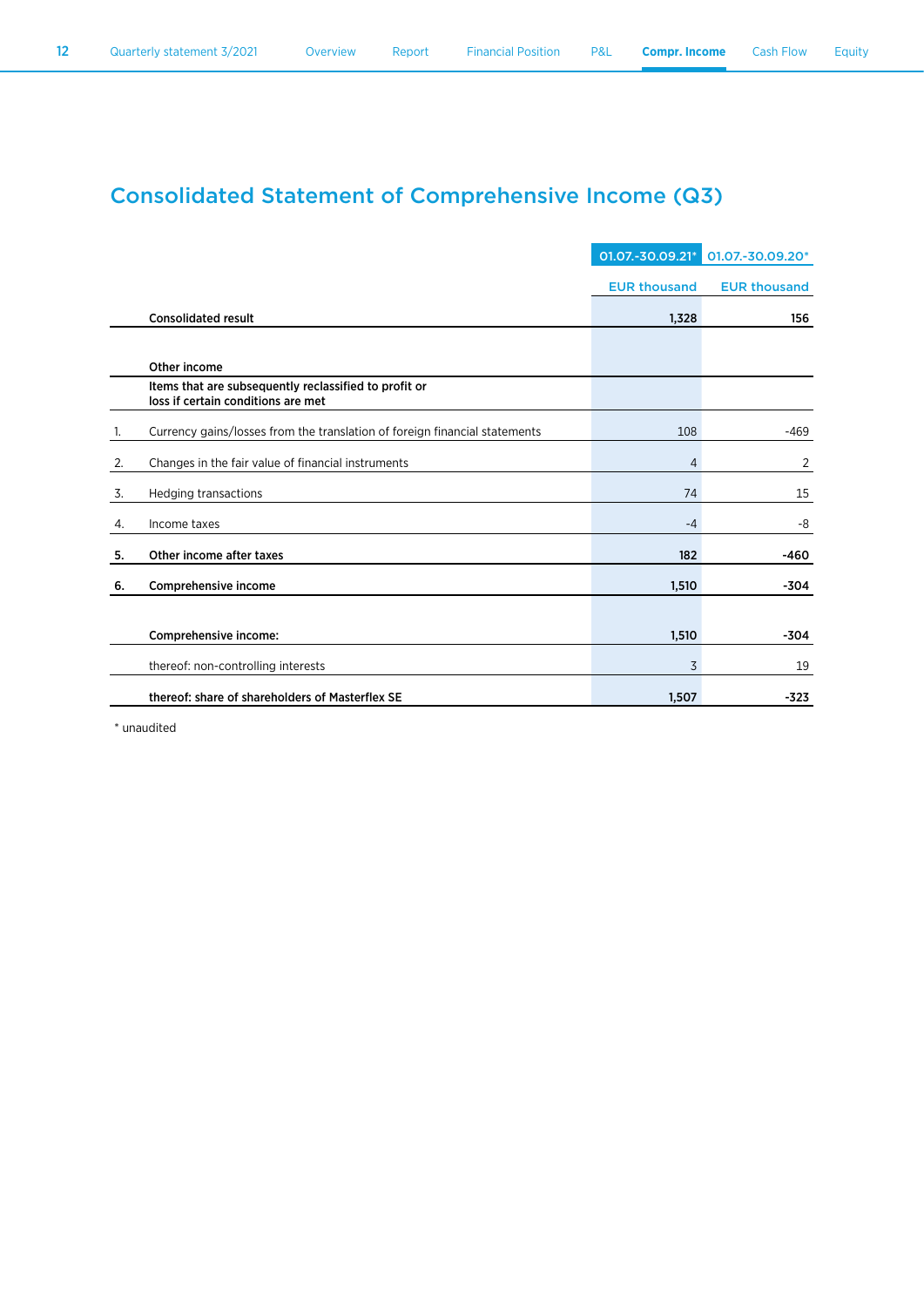### Consolidated Statement of Cash Flows

| in EUR thousand                                                                                           | 30.09.2021* | 30.09.2020* |
|-----------------------------------------------------------------------------------------------------------|-------------|-------------|
|                                                                                                           |             |             |
| Result for the period before taxes, interest expenses and financial income                                | 5,633       | 2,752       |
| Income tax expenses                                                                                       | $-657$      | $-433$      |
| Depreciation and amortization of property, plant and equipment and intangible assets                      | 3,583       | 3,854       |
| Decrease in provisions                                                                                    | $-125$      | -86         |
| Other non-cash income and profit from the disposal of non-current assets                                  | -6          | -48         |
| Increase / decrease in inventories                                                                        | $-1,646$    | 2,071       |
| Increase in trade receivables and other assets not attributable to investing or financing<br>activities   | $-4,273$    | -494        |
| Increase in trade payables and other liabilities not attributable to investing or financing<br>activities | 431         | 162         |
| Cash flow from operating activities                                                                       | 2,940       | 7,778       |
| Payments for investments in non-current assets                                                            | $-2,293$    | $-1,420$    |
| Cash flow from investing activities                                                                       | $-2,293$    | $-1,420$    |
| Dividends to Masterflex shareholders                                                                      | $-769$      | -687        |
| Interest and dividend income                                                                              | 4           | 12          |
| Interest payments                                                                                         | $-526$      | -657        |
| Proceeds from borrowings                                                                                  | $\mathbf 0$ | 500         |
| Payments for the repayment of loans                                                                       | $-1,137$    | $-3,463$    |
| Cash flow from financing activities                                                                       | $-2,428$    | -4,295      |
| Cash-effective changes in cash and cash equivalents                                                       | $-1,781$    | 2,063       |
| Changes in cash and cash equivalents due to exchange rates and other changes in value                     | 666         | -760        |
| Cash and cash equivalents at the beginning of the period                                                  | 9,217       | 6,908       |
| Cash and cash equivalents at the end of the period                                                        | 8,102       | 8,211       |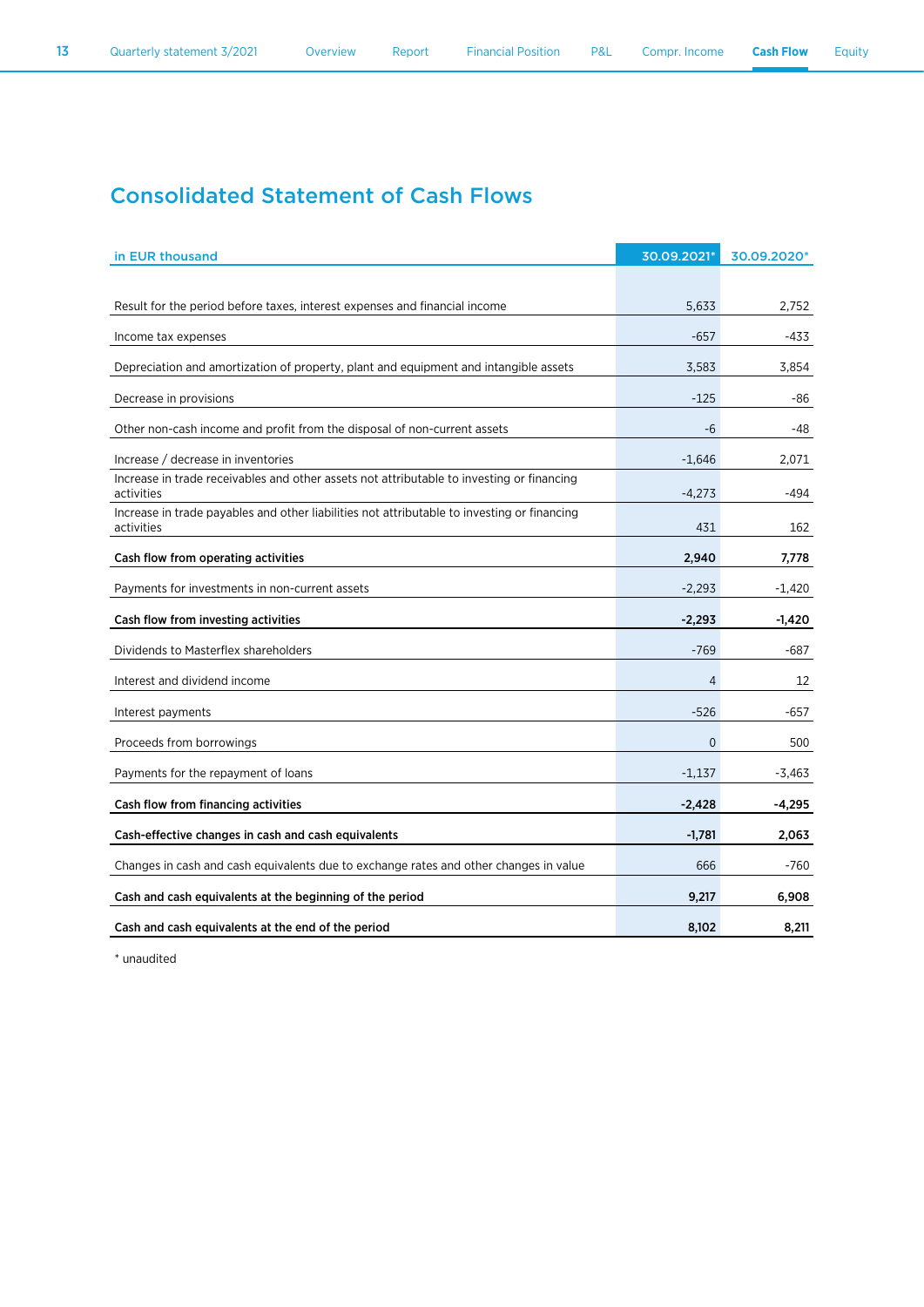### Consolidated Statement of Changes in Equity

|                                                                                      | Sub-<br>scribed  | Capital<br>capital reserve | <b>Retained</b><br>earnings | <b>Reserve</b><br>for the<br>market<br>valua-<br>tion of<br>financial<br>instru-<br>ments | <b>Reserve</b><br>for<br>hedging<br>transac-<br>tions | <b>Currency</b><br>diffe-<br>rences | <b>Shares of</b><br>sharehol-<br>ders of<br>Master-<br>flex SE | Non-<br>cont-<br>rolling<br><b>interests</b> | <b>Equity</b> |
|--------------------------------------------------------------------------------------|------------------|----------------------------|-----------------------------|-------------------------------------------------------------------------------------------|-------------------------------------------------------|-------------------------------------|----------------------------------------------------------------|----------------------------------------------|---------------|
| in EUR thousand                                                                      |                  |                            |                             |                                                                                           |                                                       |                                     |                                                                |                                              |               |
| Equity as of 31.12.2019                                                              | 9,618            | 31,306                     | 3,048                       | $-642$                                                                                    | -90                                                   | $-607$                              | 42,633                                                         | $-618$                                       | 42,015        |
| Comprehensive income                                                                 | 0                | 0                          | 1,429                       | 13                                                                                        | 12                                                    | $-850$                              | 604                                                            | 18                                           | 622           |
| Consolidated result                                                                  | 0                | $\pmb{0}$                  | 1,429                       | $\mathbf 0$                                                                               | 0                                                     | 0                                   | 1,429                                                          | 18                                           | 1,447         |
| Other income after<br>income taxes                                                   | 0                | 0                          | 0                           | 13                                                                                        | 12                                                    | $-850$                              | $-825$                                                         | 0                                            | $-825$        |
| Changes in the fair<br>value of financial<br>instruments                             | $\pmb{0}$        | $\pmb{0}$                  | 0                           | 13                                                                                        | 12                                                    | 0                                   | 25                                                             | 0                                            | 25            |
| Currency gains/losses<br>from the translation<br>of foreign financial<br>statements  | $\pmb{0}$        | $\pmb{0}$                  | 0                           | 0                                                                                         | 0                                                     | $-873$                              | $-873$                                                         | 0                                            | $-873$        |
| Income taxes on<br>other comprehensive<br>income                                     | 0                | 0                          | $\mathbf 0$                 | 0                                                                                         | $\mathbf 0$                                           | 23                                  | 23                                                             | 0                                            | 23            |
| Equity as of 30.09.2020                                                              | 9,618            | 31,306                     | 2,777                       | $-629$                                                                                    | $-78$                                                 | $-1,457$                            | 41,537                                                         | 413                                          | 41,950        |
|                                                                                      |                  |                            |                             |                                                                                           |                                                       |                                     |                                                                |                                              |               |
| Equity as of 31.12.2020                                                              | 9,618            | 31,306                     | 2,142                       | $-643$                                                                                    | $-224$                                                | $-1,217$                            | 40,982                                                         | 303                                          | 41,285        |
| Comprehensive<br>income                                                              | 0                | $\mathsf{o}\xspace$        | 3,763                       | 31                                                                                        | 169                                                   | 443                                 | 4,406                                                          | 37                                           | 4,443         |
| Consolidated result                                                                  | 0                | $\mathbf 0$                | 3,763                       | 0                                                                                         | 0                                                     | 0                                   | 3,763                                                          | 37                                           | 3,800         |
| Other income after                                                                   |                  |                            |                             |                                                                                           |                                                       |                                     |                                                                |                                              |               |
| income taxes<br>Changes in the fair<br>value of financial<br>instruments             | $\mathbf 0$<br>0 | 0<br>$\pmb{0}$             | $\pmb{0}$<br>0              | 31<br>31                                                                                  | 169<br>169                                            | 443<br>0                            | 643<br>200                                                     | 0<br>0                                       | 643<br>200    |
| Currency gains/<br>losses from the<br>translation of foreign<br>financial statements | $\pmb{0}$        | $\mathsf{O}\xspace$        | $\mathsf{O}$                | 0                                                                                         | $\mathsf{O}$                                          | 475                                 | 475                                                            | $\mathsf{O}\xspace$                          | 475           |
| Income taxes on<br>other comprehensive<br>income                                     | 0                | 0                          | $\mathsf{O}\xspace$         | 0                                                                                         | $\mathsf{O}\xspace$                                   | $-32$                               | $-32$                                                          | $\mathsf{O}\xspace$                          | $-32$         |
| Equity as of 30.09.2021                                                              | 9,618            | 31,306                     | 5,135                       | $-612$                                                                                    | $-55$                                                 | $-774$                              | 44,618                                                         | 340                                          | 44,958        |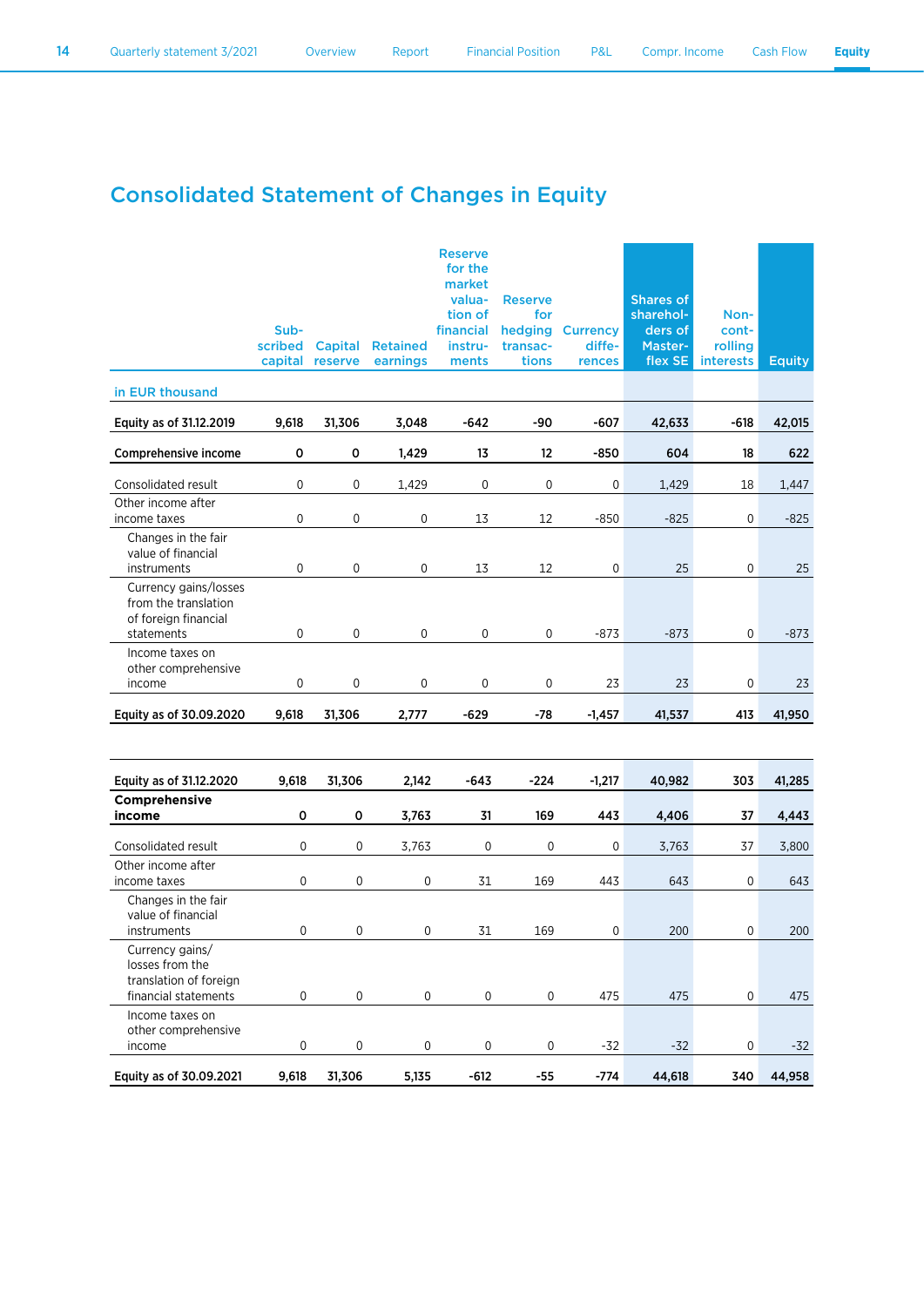### Information on the Share

| Ticker symbol                | <b>MZX</b>         |
|------------------------------|--------------------|
| <b>GSIN</b>                  | 549 293            |
| <b>ISIN</b>                  | DE0005492938       |
| Stock exchange               | Frankfurt, FWB     |
| Stock exchange segment       | Prime Standard     |
| Total number of shares       | 9,752,460          |
| Shares outstanding           | 9,618,334          |
| Treasury shares              | 134,126            |
| Dividend in fiscal year 2020 | 0.086              |
| Designated sponsor           | <b>ICF Bank AG</b> |

### Investor Relations

CROSS ALLIANCE communication GmbH Susan Hoffmeister Phone: +49 (0) 89 125 09 03-0 Email: sh@crossalliance.de www.crossalliance.de

### Imprint

#### Responsible

Masterflex SE Willy-Brandt-Allee 300 45891 Gelsenkirchen, Germany Phone +49 209 97077 0 Fax +49 209 97077 33 info@MasterflexGroup.com www.MasterflexGroup.com

#### Text & Editing

CROSS ALLIANCE communication GmbH www.crossalliance.de

#### Layout

Sommerprint GmbH www.sommerprint.com

#### Forward-looking statements

This report contains forward-looking statements. These statements are based on the current expectations, assumptions and forecasts of the Management Board and the information it currently has available. Forward-looking statements are not to be considered guarantees of future performance and results. Rather, future developments and results depend on a variety of factors, involve various risks and uncertainties, and are based on assumptions that may not prove to be accurate. We do not assume any obligation to update the forward-looking statements made in this report.